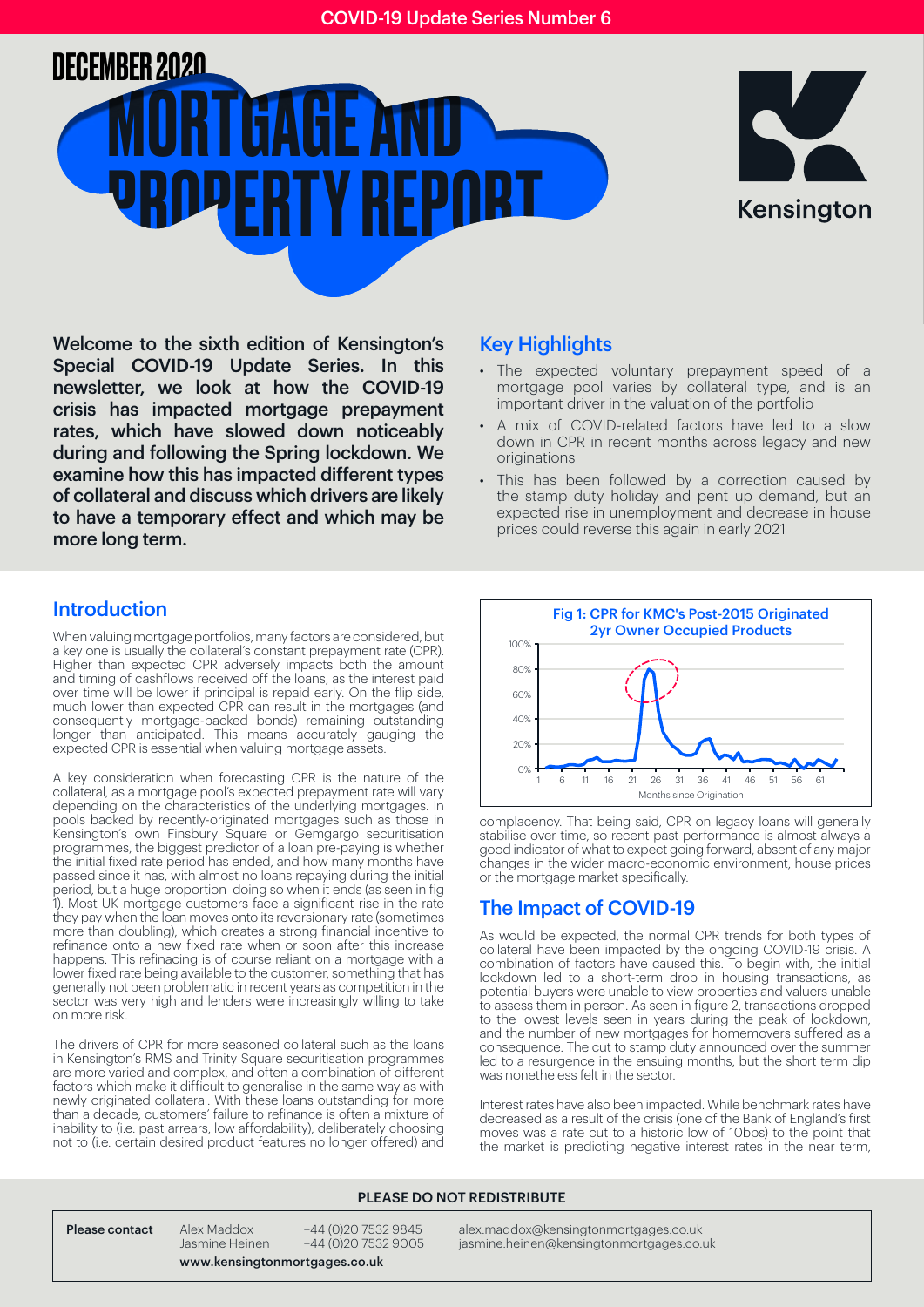





mortgage rates, which normally follow, have actually increased over the same period (fig 3). There are a number of reasons for this. Lenders have become more risk averse in the face of uncertain future house prices and the prospect of mass redundancies. The latter hasn't been felt yet, but as government support schemes draw to an end, a large spike in unemployment is expected, which will coincide with the end of the furlough scheme in March.



At the same time, lenders have struggled to keep up with the surge in demand they've seen since the summer. This has come alongside difficulty with staffing levels brought on by the lockdown and the shifting focus from originations to processing payment holidays at the peak of the crisis. These factors together have resulted in many lenders pulling a large number of products. As would be expected, this started with the riskiest (and most in demand) higher LTV products. As seen in figure 4, product availability has decreased significantly, and while in some segments it is recovering (notably specialist lending), the number of 90% LTV products on the market is continuing to decrease.



Moreover, many customers have taken payment holidays since March, which were widely offered to UK customers to help them with short term cash flow problems brought on by the lockdown. While these are designed not to impact credit files, many lenders are reluctant to lend to customers on payment holidays, likely making it more difficult for these to refinance in the near future. At the peak, c. 15% of all UK mortgages were on a payment holiday, and an even larger proportion of more recently originated loans.

# Changes in CPR for pre 2008 collateral

All these factors taken together create exactly the conditions that disrupt the normally stable CPR we see in legacy mortgage pools. As seen in figure 5, CPR dropped c. 2% lower than it has been on average over the previous 2 years on all the KMC pre-2008 assets, split here into "KMC Legacy" which includes assets Kensington originated as well as a small acquired pool (currently securitised in the RMS programmes), and "KMC Trinity," which are GE-acquired assets (positively selected and thus with lower arrears than the wider legacy pool). The drop has reversed in recent months, as the pentup demand and current stamp duty holiday has increased housing transactions, but these corrections are likely to be temporary and we expect CPR to drop again.



The impact of the COVID-19 crisis on CPR is even more pronounced when we look at higher LTV loans in the legacy asset pools (combined KMC and Trinity). As these loans have significant seasoning, higher LTV is considered 60% and above (The weighted average CLTV of the pool is 57%). As the book continues to season, CPR on lower LTV loans is naturally expected to decrease as the fixed cost of refinancing can become disproportional to the benefit of a lower rate for smaller loans. This has accelerated since March, but the loans with LTVs equal to or greater than 60% have seen an even sharper decrease in CPR, dropping as low as 3%, vs. a historical



#### PLEASE DO NOT REDISTRIBUTE

Please contact Alex Maddox +44 (0)20 7532 9845 alex.maddox@kensingtonmortgages.co.uk<br>Jasmine Heinen +44 (0)20 7532 9005 jasmine.heinen@kensingtonmortgages.co. jasmine heinen @kensingtonmortgages.co.uk

www.kensingtonmortgages.co.uk